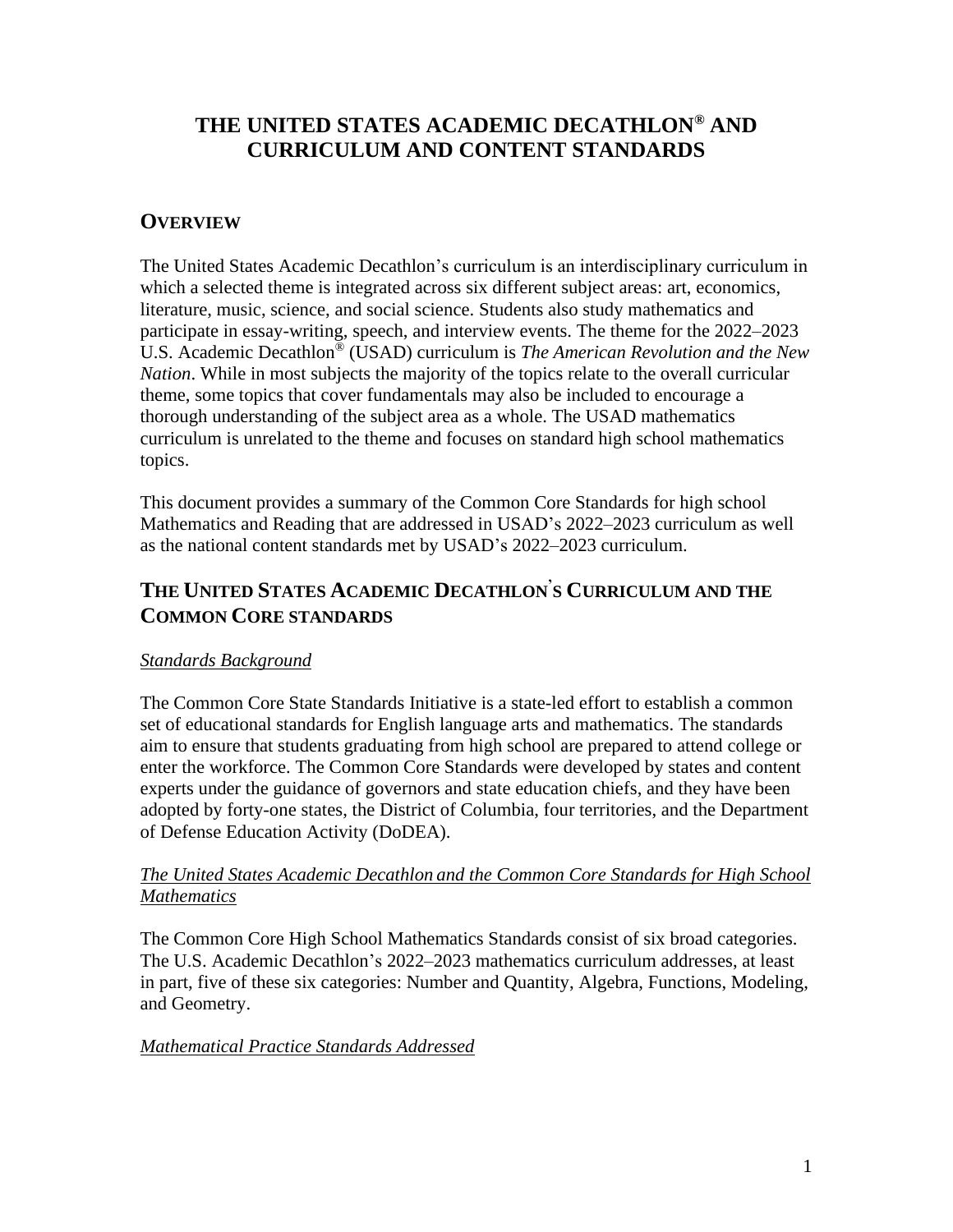In addition to the content standards, the Common Core High School Mathematics standards emphasize eight practice standards. These standards are meant to address the manner in which students approach and reason during their learning of mathematics. The U.S. Academic Decathlon's 2022–2023 mathematics curriculum encourages students to apply seven of these eight practice standards:

- *CCSS.Math.Practice.MP1: Make sense of problems and persevere in solving them*
- *CCSS.Math.Practice.MP2: Reason abstractly and quantitatively*
- *CCSS.Math.Practice.MP4: Model with mathematics*
- *CCSS.Math.Practice.MP5: Use appropriate tools strategically*
- *CCSS.Math.Practice.MP6: Attend to precision*
- *CCSS.Math.Practice.MP7: Look for and make use of structure*
- *CCSS.Math.Practice.MP8: Look for and express regularity in repeated reasoning*

# *The United States Academic Decathlon and the Common Core Reading Standards for Literature*

USAD's 2022–23 literature curriculum in concert with other Academic Decathlon subject areas addresses aspects of all ten of the Common Core College and Career Readiness Anchor Standards for Reading for students in grades K–12:

# *Key Ideas and Details*

- *CCSS.ELA-LITERACY.CCRA.R.1: Read closely to determine what the text says explicitly and to make logical inferences from it; cite specific textual evidence when writing or speaking to support conclusions drawn from the text.*
- *CCSS.ELA-LITERACY.CCRA.R.2: Determine central ideas or themes of a text and analyze their development; summarize the key supporting details and ideas.*
- *CCSS.ELA-LITERACY.CCRA.R.3: Analyze how and why individuals, events, or ideas develop and interact over the course of a text.*

## *Craft and Structure*

- *CCSS.ELA-LITERACY.CCRA.R.4: Interpret words and phrases as they are used in a text, including determining technical, connotative, and figurative meanings, and analyze how specific word choices shape meaning or tone.*
- *CCSS.ELA-LITERACY.CCRA.R.5: Analyze the structure of texts, including how specific sentences, paragraphs, and larger portions of the text (e.g., a section, chapter, scene, or stanza) relate to each other and the whole.*
- *CCSS.ELA-LITERACY.CCRA.R.6: Assess how point of view or purpose shapes the content and style of a text.*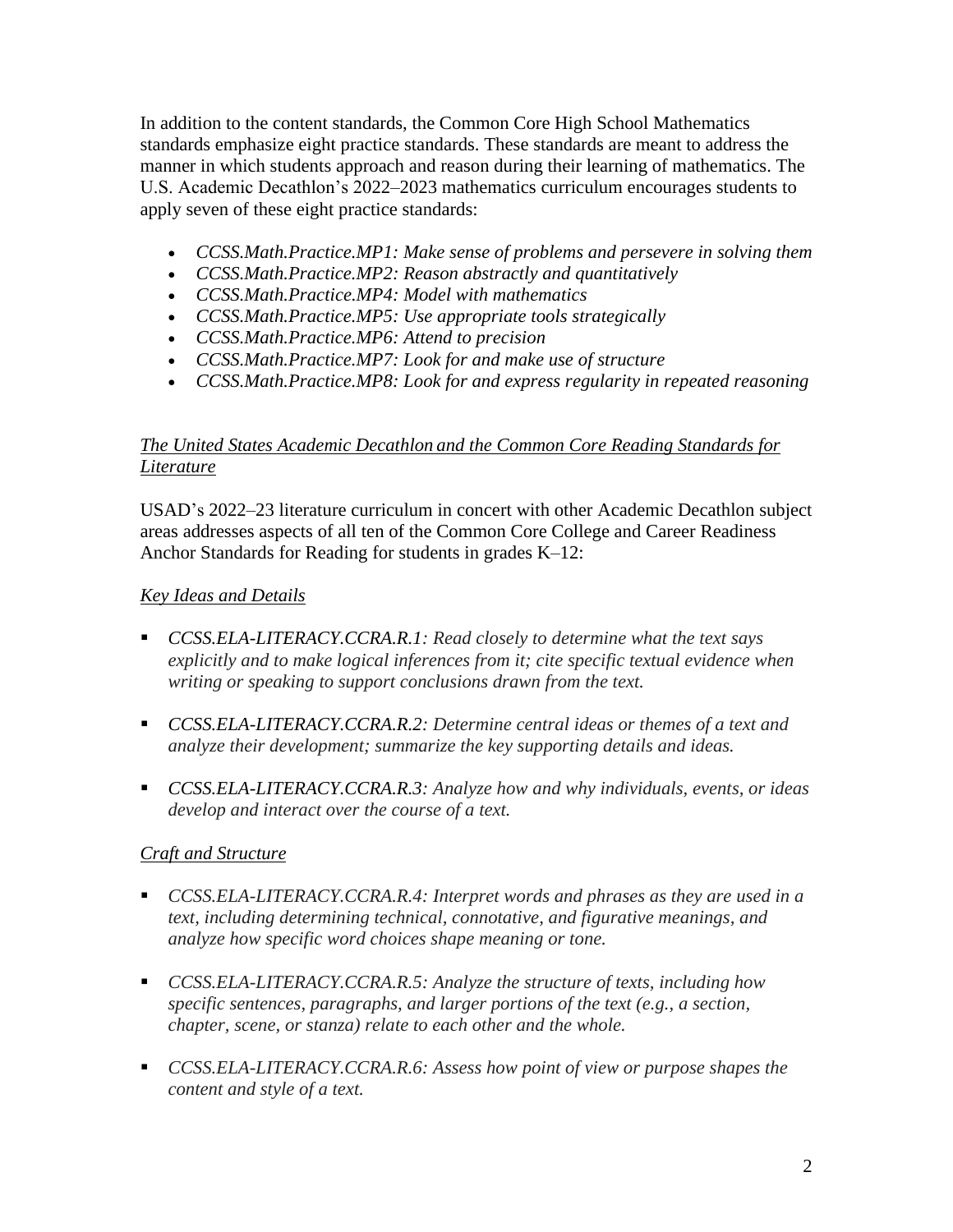## *Integration of Knowledge and Ideas*

- *CCSS.ELA-LITERACY.CCRA.R.7: Integrate and evaluate content presented in diverse media and formats, including visually and quantitatively, as well as in words.*
- *CCSS.ELA-LITERACY.CCRA.R.8: Delineate and evaluate the argument and specific claims in a text, including the validity of the reasoning as well as the relevance and sufficiency of the evidence.*
- *CCSS.ELA-LITERACY.CCRA.R.9: Analyze how two or more texts address similar themes or topics in order to build knowledge or to compare the approaches the authors take.*

# *Range of Reading and Level of Text Complexity*

▪ *CCSS.ELA-LITERACY.CCRA.R.10: Read and comprehend complex literary and informational texts independently and proficiently.*

USAD's 2022–23 literature curriculum in concert with other Academic Decathlon subject areas addresses aspects of all ten Common Core Reading Standards for Literature for students in grades 9–10.

# *Key Ideas and Details*

- *CCSS.ELA-LITERACY.RL.9-10.1: Cite strong and thorough textual evidence to support analysis of what the text says explicitly as well as inferences drawn from the text.*
- *CCSS.ELA-LITERACY.RL.9-10.2: Determine a theme or central idea of a text and analyze in detail its development over the course of the text, including how it emerges and is shaped and refined by specific details; provide an objective summary of the text.*
- *CCSS.ELA-LITERACY.RL.9-10.3: Analyze how complex characters (e.g., those with multiple or conflicting motivations) develop over the course of a text, interact with other characters, and advance the plot or develop the theme.*

## *Craft and Structure*

▪ *CCSS.ELA-LITERACY.RL.9-10.4: Determine the meaning of words and phrases as they are used in the text, including figurative and connotative meanings; analyze the cumulative impact of specific word choices on meaning and tone (e.g., how the language evokes a sense of time and place; how it sets a formal or informal tone).*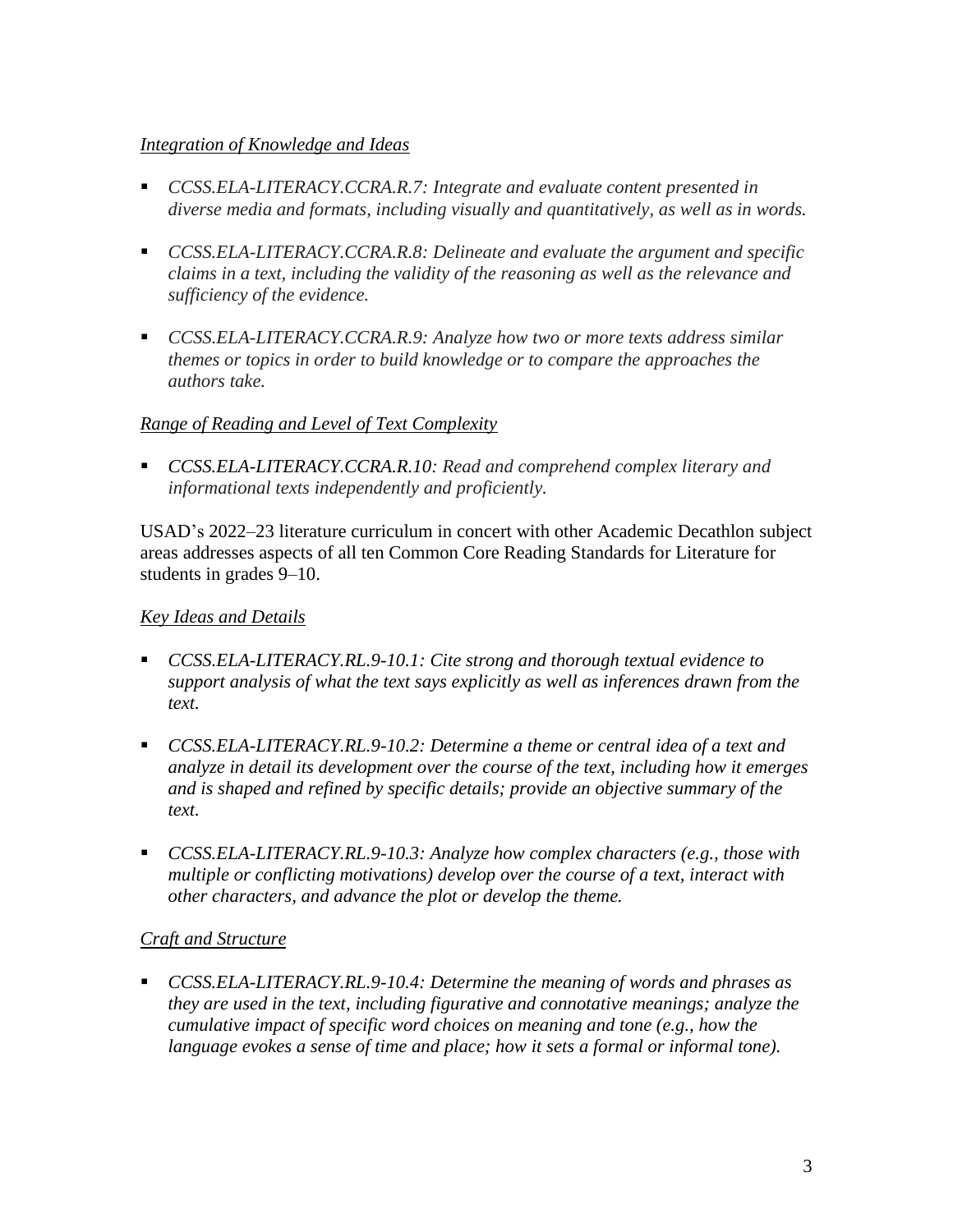- *CCSS.ELA-LITERACY.RL.9-10.5: Analyze how an author's choices concerning how to structure a text, order events within it (e.g., parallel plots), and manipulate time (e.g., pacing, flashbacks) create such effects as mystery, tension, or surprise.*
- *CCSS.ELA-LITERACY.RL.9-10.6: Analyze a particular point of view or cultural experience reflected in a work of literature from outside the United States, drawing on a wide reading of world literature.*

## *Integration of Knowledge and Ideas*

- *CCSS.ELA-LITERACY.RL.9-10.7: Analyze the representation of a subject or a key scene in two different artistic mediums, including what is emphasized or absent in each treatment.*
- *CCSS.ELA-LITERACY.RL.9-10.8 is not applicable to literature.*
- *CCSS.ELA-LITERACY.RL.9-10.9: Analyze how an author draws on and transforms source material in a specific work.*

# *Range of Reading and Level of Text Complexity*

▪ *CCSS.ELA-LITERACY.RL.9-10.10: By the end of grade 9, read and comprehend literature, including stories, dramas, and poems, in the grades 9-10 text complexity band proficiently, with scaffolding as needed at the high end of the range. By the end of grade 10, read and comprehend literature, including stories, dramas, and poems, at the high end of the grades 9-10 text complexity band independently and proficiently. By the end of grade 10, read and comprehend literature, including stories, dramas, and poems, at the high end of the grades 9-10 text complexity band independently and proficiently.*

USAD's 2022–23 literature curriculum in concert with other Academic Decathlon subject areas addresses aspects of seven Common Core Reading Standards for Literature for students in grades 11–12.

## *Key Ideas and Details*

- *CCSS.ELA-LITERACY.RL.11-12.1: Cite strong and thorough textual evidence to support analysis of what the text says explicitly as well as inferences drawn from the text, including determining where the text leaves matters uncertain.*
- *CCSS.ELA-LITERACY.RL.11-12.2: Determine two or more themes or central ideas of a text and analyze their development over the course of the text, including how they interact and build on one another to produce a complex account; provide an objective summary of the text.*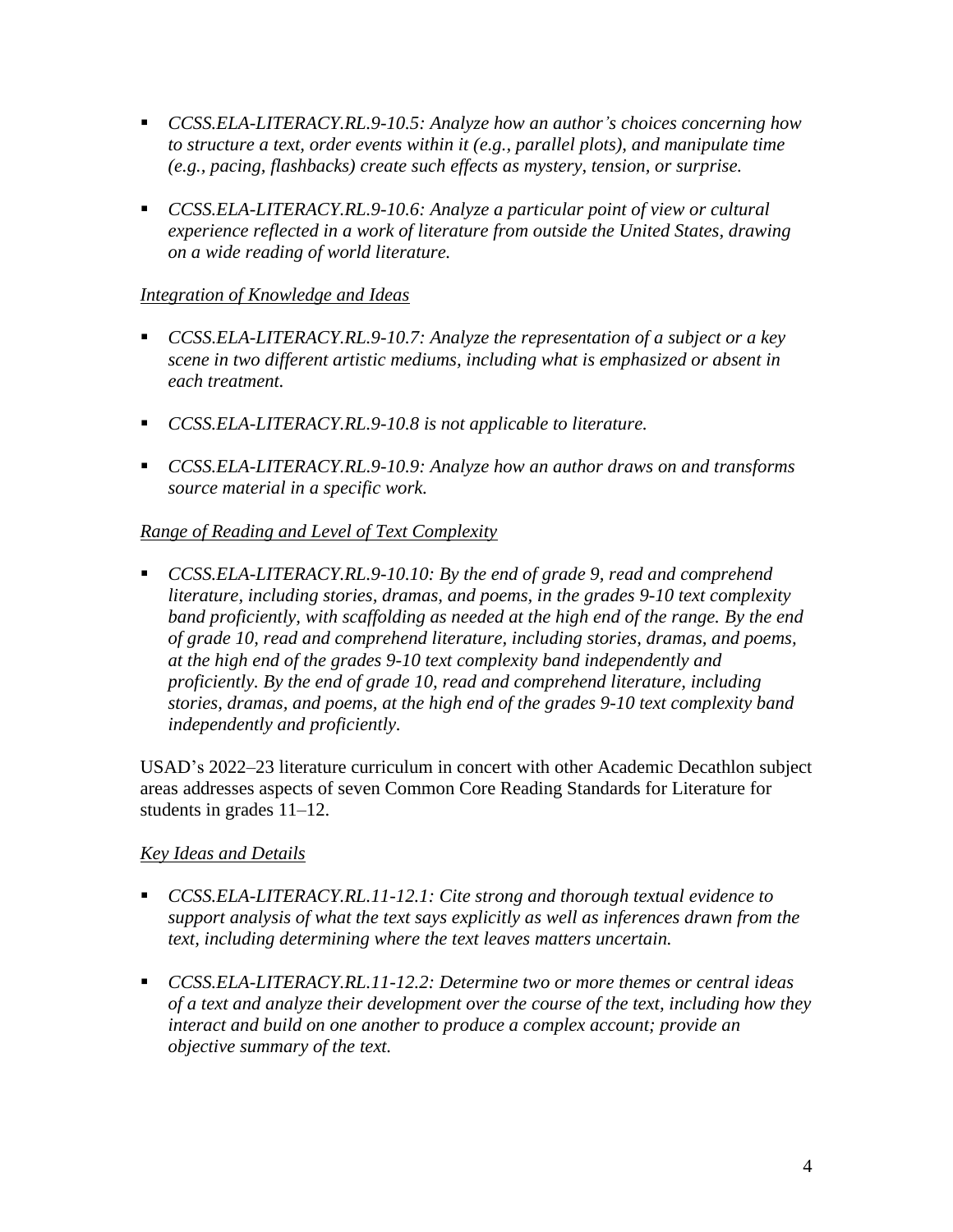▪ *CCSS.ELA-LITERACY.RL.11-12.3: Analyze the impact of the author's choices regarding how to develop and relate elements of a story or drama.*

## *Craft and Structure*

- *CCSS.ELA-LITERACY.RL.11-12.4: Determine the meaning of words and phrases as they are used in the text, including figurative and connotative meanings; analyze the impact of specific word choices on meaning and tone, including words with multiple meanings or language that is particularly fresh, engaging, or beautiful.*
- *CCSS.ELA-LITERACY.RL.11-12.5: Analyze how an author's choices concerning how to structure specific parts of a text contribute to its overall structure and meaning as well as its aesthetic impact.*
- *CCSS.ELA-LITERACY.RL.11-12.6: Analyze a case in which grasping a point of view requires distinguishing what is directly stated in a text from what is really meant (e.g., satire, sarcasm, irony, or understatement).*

## *Range of Reading and Level of Text Complexity*

■ *CCSS.ELA-LITERACY.RL.11-12.10: By the end of grade 11, read and comprehend literature, including stories, dramas, and poems, in the grades 11-CCR text complexity band proficiently, with scaffolding as needed at the high end of the range. By the end of grade 12, read and comprehend literature, including stories, dramas, and poems, at the high end of the grades 11-CCR text complexity band independently and proficiently. By the end of grade 12, read and comprehend literature, including stories, dramas, and poems, at the high end of the grades 11-CCR text complexity band independently and proficiently.*

# **THE UNITED STATES ACADEMIC DECATHLON CURRICULUM AND NATIONAL CONTENT STANDARDS**

USAD's 2022–2023 curriculum addresses aspects of the following:

- All twenty of the Voluntary National Content Standards in Economics
- Eleven of the twelve Curriculum and Content Area Standards for English Language Arts
- Four of five content areas of the high school mathematics curriculum delineated by the National Council of Teachers of Mathematics (NCTM) and provides students with opportunities to utilize all four reasoning habits delineated by the NCTM
- Four National Core Arts Standards for Music
- Four National Core Arts Standards for Visual Arts
- Ten Physical Science Disciplinary Core Ideas for Grades 9–12 and all seven crosscutting concepts delineated by the Next Generation Science Standards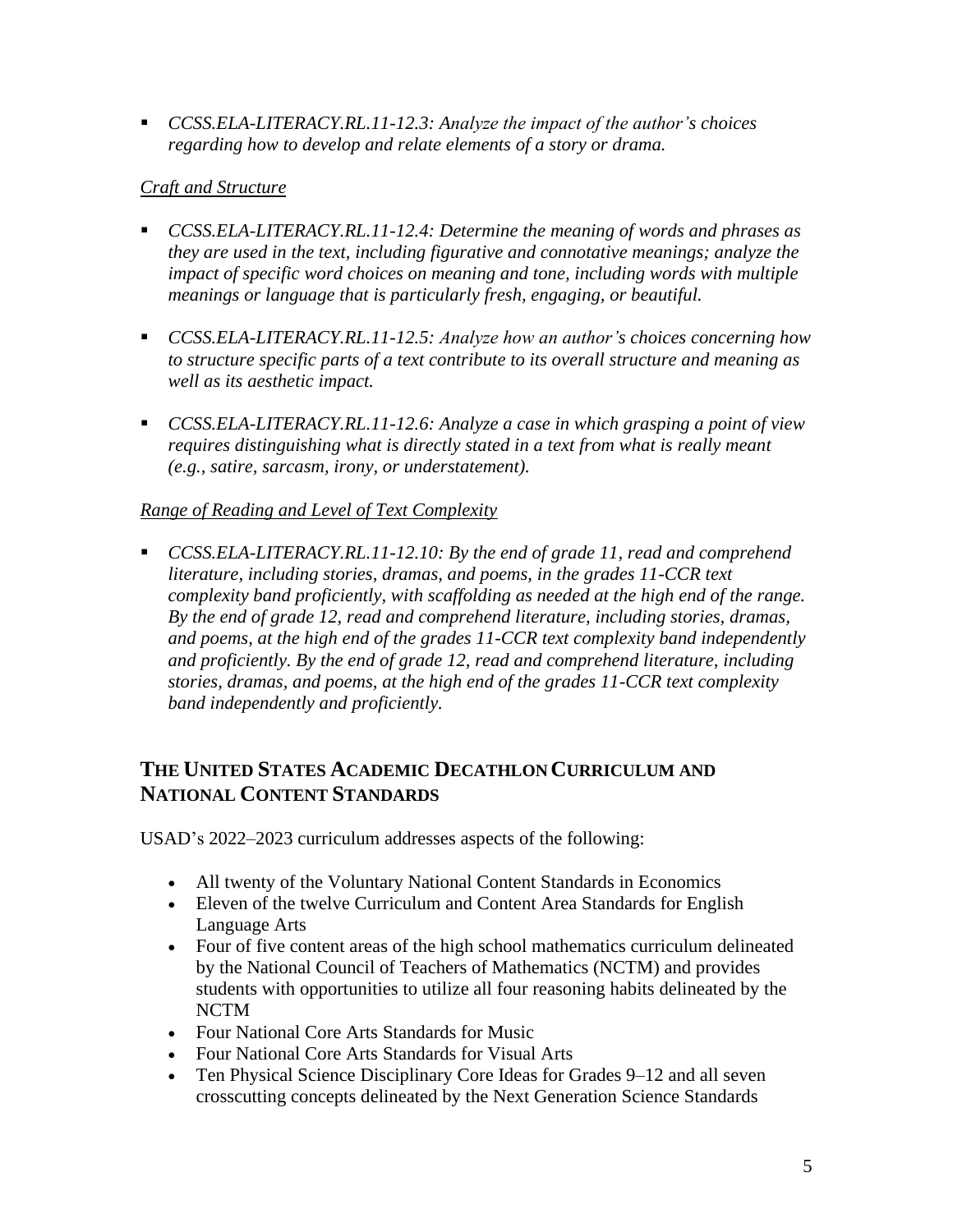• Nine of ten overarching curricular themes outlined by the National Council for Social Studies (NCSS), two areas of focus delineated by the National Content Standards for Civics, and two historical eras of focus delineated by the National Content Standards for U.S. History

#### **Economics**

#### *Standards Background*

The Council for Economic Education (CEE) has outlined a set of curriculum standards based on the essential principles of economics. This document, titled Voluntary National Content Standards in Economics, includes twenty content standards, each of which were developed by a committee of economists and economic educators.

#### *United States Academic Decathlon and the Voluntary National Content Standards in Economics*

USAD's 2022–2023 economics curriculum addresses all twenty of the CEE's Voluntary National Content Standards in Economics:

*STANDARD 1: Scarcity STANDARD 2: Decision Making STANDARD 3: Allocation STANDARD 4: Incentives STANDARD 5: Trade STANDARD 6: Specialization STANDARD 7: Markets and Prices STANDARD 8: Role of Prices STANDARD 9: Competition and Market Structure STANDARD 10: Institutions STANDARD 11: Money and Inflation STANDARD 12: Interest Rates STANDARD 13: Income STANDARD 14: Entrepreneurship STANDARD 15: Economic Growth STANDARD 16: Role of Government and Market Failure STANDARD 17: Government Failure STANDARD 18: Economic Fluctuations STANDARD 19: Unemployment and Inflation STANDARD 20: Fiscal and Monetary Policy* 

#### **English Language Arts**

*Standards Background*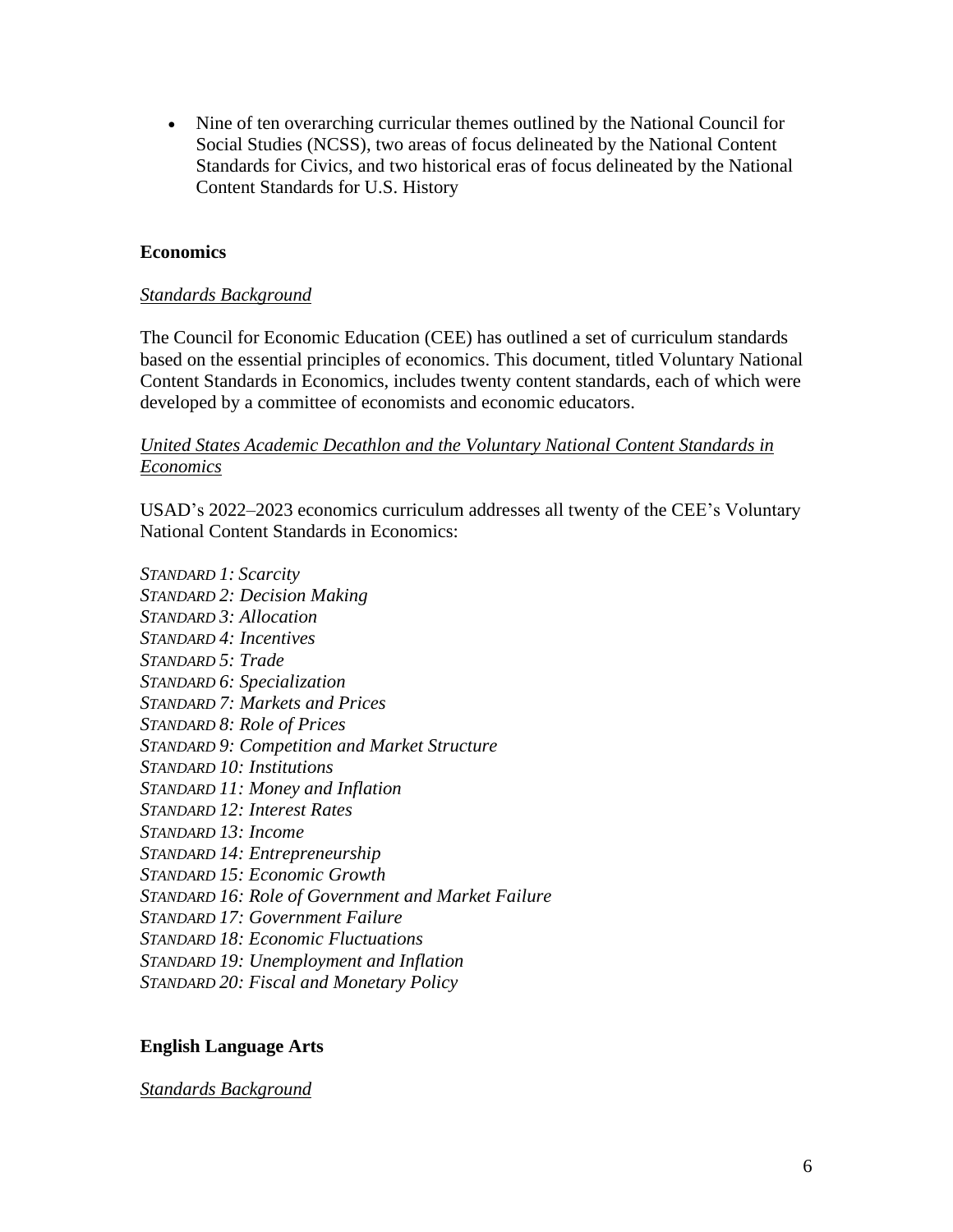The Standards for English Language Arts were developed by the International Reading Association (IRA) and the National Council of Teachers of English (NCTE). The book of standards published by the IRA and NCTE, *Standards for the English Language Arts*, presents a vision of literacy education that encompasses the use of print, oral, and visual language and addresses six interrelated English language arts: reading, writing, speaking, listening, viewing, and visually representing. *Standards for the English Language Arts* presents twelve Curriculum and Content Area Standards for English Language Arts.

#### *United States Academic Decathlon and the Standards for the English Language Arts*

USAD's literature curriculum in concert with USAD's essay, speech, and interview events meets eleven of the twelve Curriculum and Content Area Standards for English Language Arts. The only standard not directly met (STANDARD 10: *students whose first language is not English make use of their first language to develop competency in the English language arts and to develop understanding of content across the curriculum*) can easily be incorporated as a part of the USAD curriculum by having students use their first language as needed while preparing for the Academic Decathlon.

USAD's 2022–2023 literature curriculum as well as USAD's essay, speech, and interview events address aspects of the following Curriculum and Content Area Standards for English Language Arts:

*STANDARD 1: Students read a wide range of print and nonprint texts to build an understanding of texts, of themselves, and of the cultures of the United States and the world; to acquire new information; to respond to the needs and demands of society and the workplace; and for personal fulfillment. Among these texts are fiction and nonfiction, classic and contemporary works.*

*STANDARD 2: Students read a wide range of literature from many periods in many genres to build an understanding of the many dimensions (e.g., philosophical, ethical, and aesthetic) of human experience.*

*STANDARD 3: Students apply a wide range of strategies to comprehend, interpret, evaluate, and appreciate texts. They draw on their prior experience, their interactions with other readers and writers, their knowledge of word meaning and of other texts, their word identification strategies, and their understanding of textual features (e.g., soundletter correspondence, sentence structure, context, and graphics).*

*STANDARD 4: Students adjust their use of spoken, written, and visual language (e.g., conventions, style, and vocabulary) to communicate effectively with a variety of audiences and for different purposes.*

*STANDARD 5: Students employ a wide range of strategies as they write and use different writing process elements appropriately to communicate with different audiences for a variety of purposes.*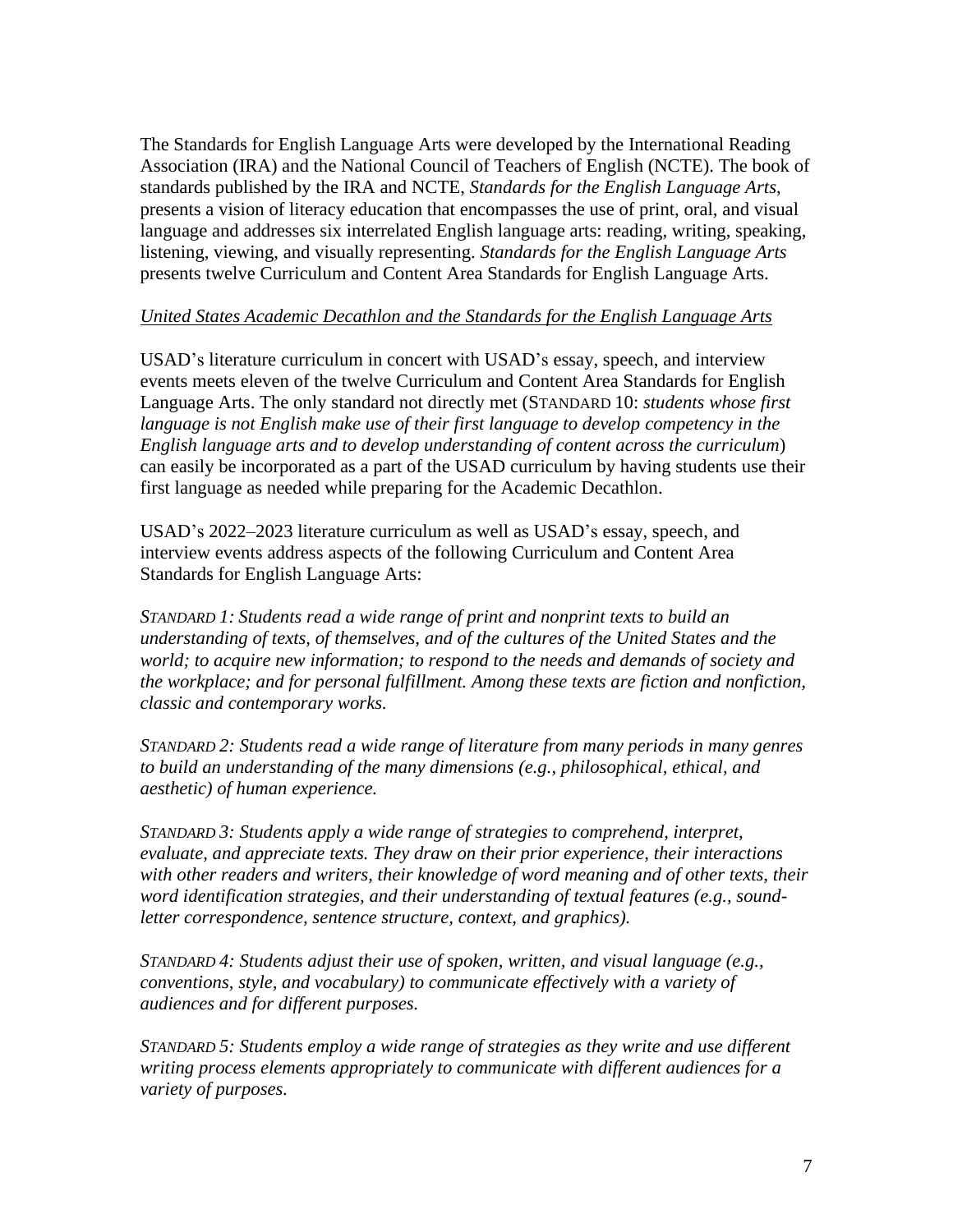*STANDARD 6: Students apply knowledge of language structure, language conventions (e.g., spelling and punctuation), media techniques, figurative language, and genre to create, critique, and discuss print and non-print texts.*

*STANDARD 7: Students conduct research on issues and interests by generating ideas and questions, and by posing problems. They gather, evaluate, and synthesize data from a variety of sources (e.g., print and nonprint texts, artifacts, and people) to communicate their discoveries in ways that suit their purpose and audience.*

*STANDARD 8: Students use a variety of technological and information resources (e.g., libraries, databases, computer networks, and video) to gather and synthesize information and to create and communicate knowledge.*

*STANDARD 9: Students develop an understanding of and respect for diversity in language use, patterns, and dialects across cultures, ethnic groups, geographic regions, and social roles.*

*STANDARD 11: Students participate as knowledgeable, reflective, creative, and critical members of a variety of literacy communities.*

*STANDARD 12: Students use spoken, written, and visual language to accomplish their own purposes (e.g., for learning, enjoyment, persuasion, and the exchange of information).* 

# **Mathematics**

## *Standards Background*

In 2009, the National Council of Teachers of Mathematics (NCTM) published *Focus in High School Mathematics: Reasoning and Sense Making*, a document which proposes curricular emphases that make reasoning and sense-making foundational to high school mathematics content and teaching. *Focus in High School Mathematics: Reasoning and Sense Making* organizes reasoning habits into four broad categories:

- *Analyzing a problem*
- *Implementing a strategy*
- *Seeking and using connections*
- *Reflecting on a solution*

USAD's 2022–2023 mathematics curriculum provides students with ample opportunities to apply all four reasoning habits.

In addition, *Focus in High School Mathematics* highlights reasoning opportunities in five specific content areas, and USAD's 2022–2023 mathematics curriculum provides students with reasoning opportunities in the following four of these five content areas: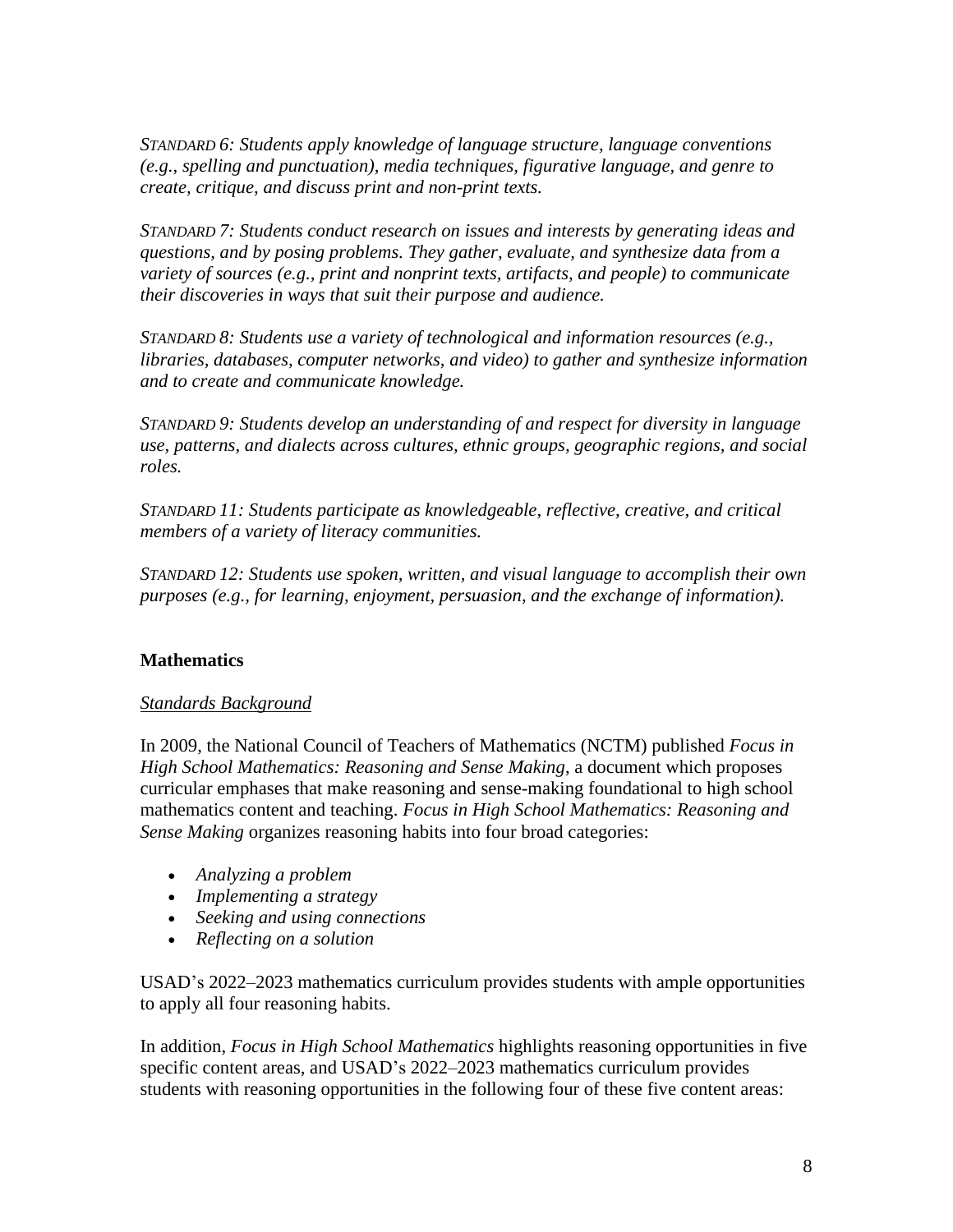- *Reasoning with Numbers and Measurements*
- *Reasoning with Algebraic Symbols*
- *Reasoning with Functions*
- *Reasoning with Geometry*

#### **Music and Art**

#### *Standards Background*

The National Core Arts Standards were launched by the National Coalition for Core Arts Standards (NCCAS) in 2014. These standards, developed by arts educators across various fields of arts education, are organized into five disciplines: Dance, Media Arts, Music, Theatre, and Visual Arts. The standards aim to "guide the delivery of arts education in the classroom with new ways of thinking, learning, and creating. The standards also inform policy-makers about implementation of arts programs for the traditional and emerging models and structures of education."<sup>1</sup>

#### *United States Academic Decathlon and the National Core Arts Standards*

The National Core Arts Standards are comprised of eleven standards, which are organized into four groupings: creating; performing/presenting/producing; responding; and connecting. USAD's art curriculum focuses on the study of art history, art appreciation, and the analysis of artworks and is not performance based. Likewise, USAD's music curriculum is centered on musicology (as opposed to composition or performance) and is designed to be accessible to all students, including those who cannot read musical notation and those who have no formal training in musical performance. Therefore, USAD's curriculum addresses those standards grouped under "responding" and "connecting." The standards not directly met by USAD's curriculum can be incorporated as a part of USAD's curriculum by having students create their own works of art and create and/or perform musical works in addition to studying the works of others.

USAD's 2022–23 art and music curriculum addresses aspects of the following four National Core Arts Standards for Visual Arts and Music:

*STANDARD 7: Perceive and Analyze Artistic Work STANDARD 8: Interpret Intent and Meaning in Artistic Work STANDARD 9: Apply Criteria to Evaluate Artistic Work STANDARD 11: Relate Artistic Ideas and Works with Societal, Cultural, and Historical Context to Deepen Understanding*

#### **Science**

#### *Standards Background*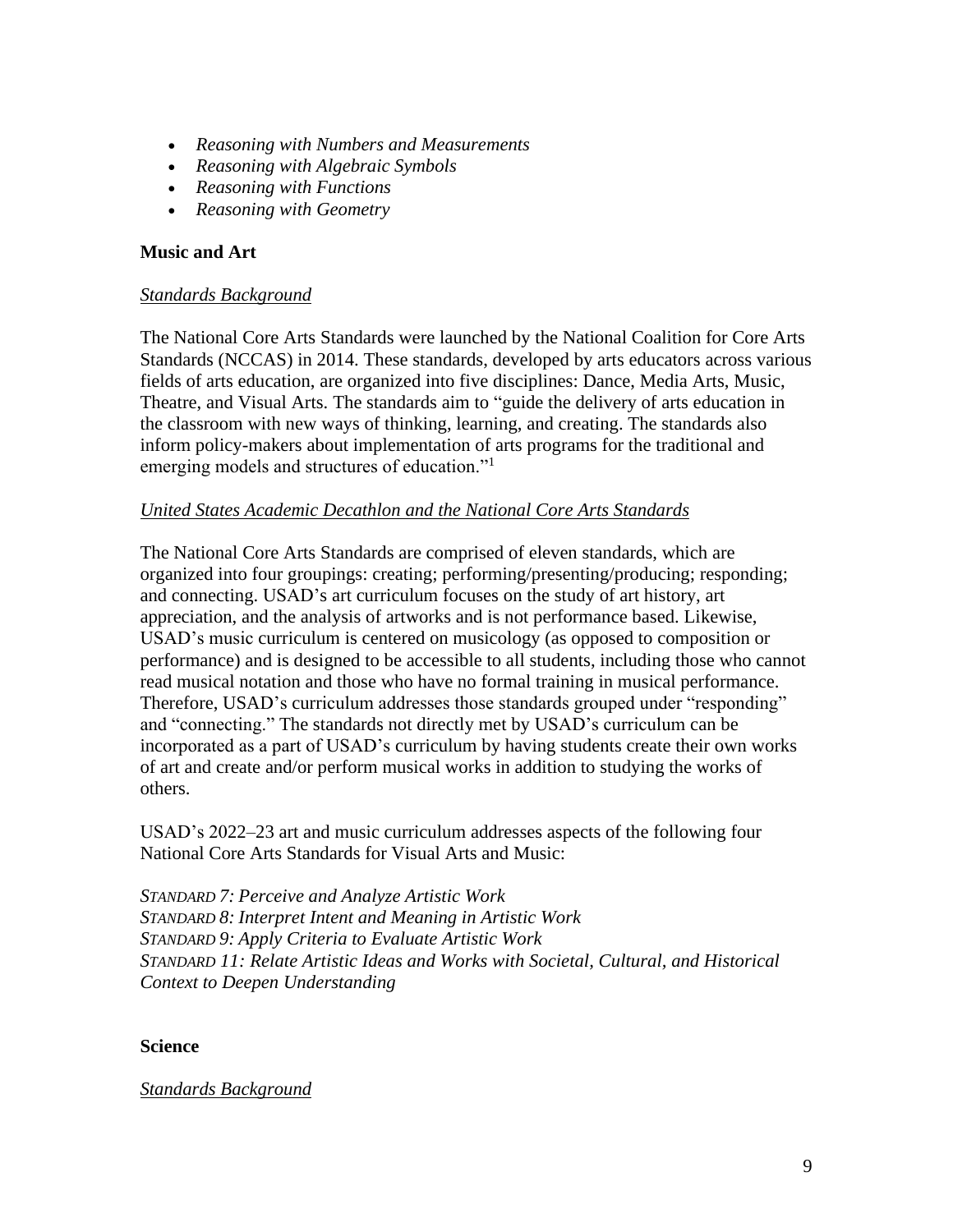The *Next Generation Science Standards* were developed by the National Research Council, the National Science Teachers Association, the American Association for the Advancement of Science, and Achieve (an independent, bipartisan, non-profit education reform organization) and were released for adoption in the spring of 2013. Each of the Next Generation Science Standards is comprised of three dimensions: Practices, Crosscutting Concepts, and Disciplinary Core Ideas.

The focus of this document will be on the dimensions of Disciplinary Core Ideas and Crosscutting Concepts. Rather than cover a broad spectrum of topics and scientific fields of study, USAD's science curriculum explores a specific topic in greater depth than is typical for a high school-level curriculum. As a result, the number of the *Next Generation Science Standards* that are addressed each year by USAD's science curriculum may be limited; however, when viewed over the course of multiple years, USAD's science curricula have met many of the standards.

## *United States Academic Decathlon and the Next Generation Science Standards*

The Next Generation Science Standards delineate four main domains for Disciplinary Core Ideas: earth and space science; life science; physical sciences; and engineering, technology, and applications of science. USAD's 2022–2023 science curriculum addresses aspects of ten Physical Science Disciplinary Core Ideas for Grades 9–12:

- *PS1.A: Structure and Properties of Matter*
- *PS1.B: Chemical Reactions*
- *PS1.C: Nuclear Processes*
- *PS2.B: Types of Interactions*
- *PS2.C: Stability and Instability in Physical Systems*
- *PS3.A: Definitions of Energy*
- *PS3.B: Conservation of Energy and Energy Transfer*
- *PS3.D: Energy [in Chemical Processes and Everyday Life](http://www.nap.edu/openbook.php?record_id=13165&page=147)*
- *PS4.A: Wave Properties*
- *PS4.B: Electromagnetic Radiation*

The Next Generation Science Standards identify "seven crosscutting concepts that bridge disciplinary boundaries, uniting core ideas throughout the fields of science and engineering." <sup>2</sup> USAD's 2022–2023 science curriculum addresses aspects of all seven crosscutting concepts:

- *Scale, Proportion, and Quantity*
- *Energy and Matter*
- *Systems and System Models*
- *Stability and Change*
- *Patterns*
- *Cause and Effect*
- *Structure and Function*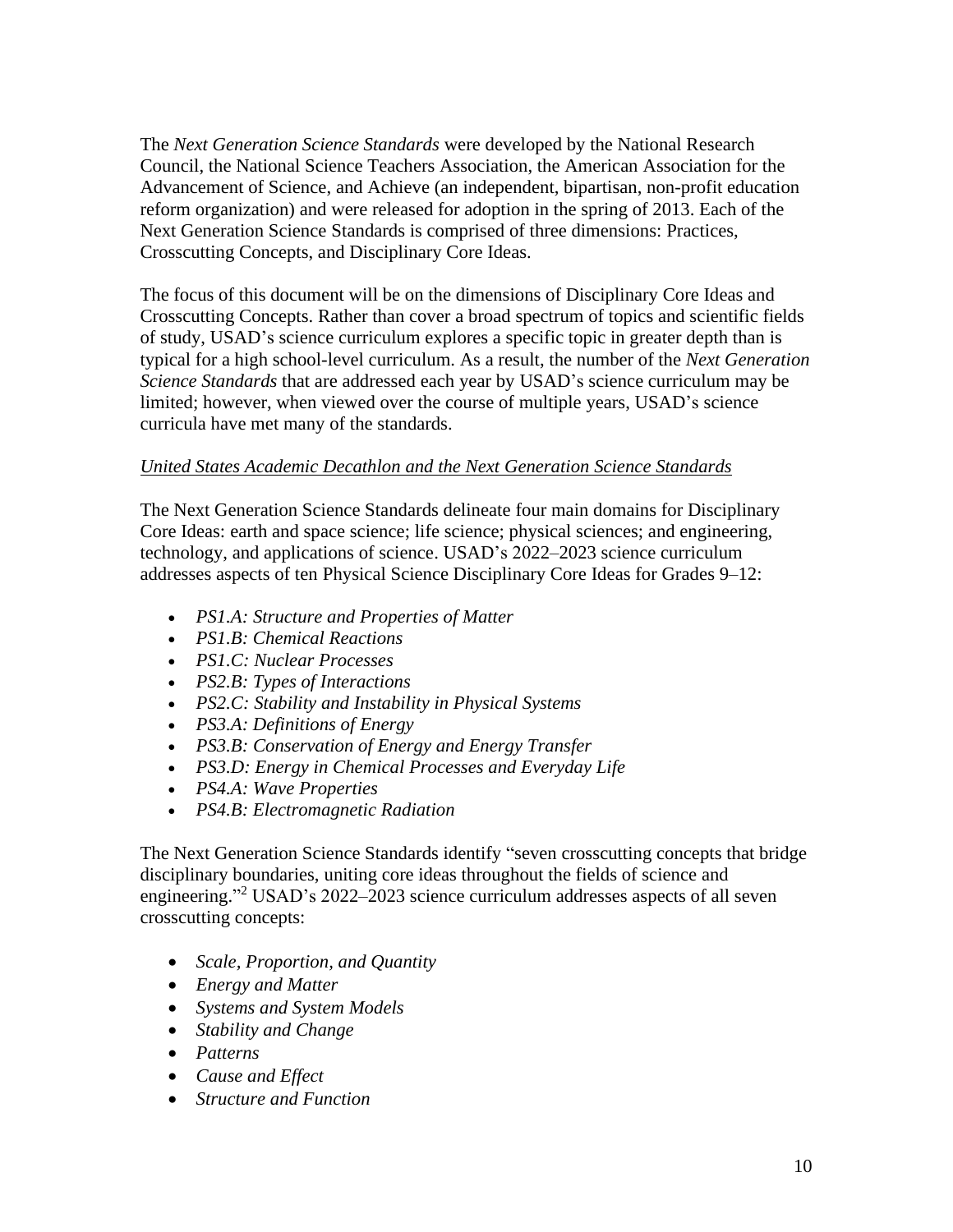#### **Social Science**

#### *Standards Background*

The Curriculum Standards for Social Studies were developed by a Task Force of the National Council for the Social Studies (NCSS) and approved by the NCSS Board of Directors in April 1994 and revised in 2010. The NCSS standards focus on ten overarching themes, and the content standards include aspects of several different fields of study, including civics, geography, U.S. history, and world history.

#### *The United States Academic Decathlon and the Curriculum Standards for Social Studies*

Rather than cover a broad spectrum of topics, time periods, and cultures, USAD's social science curriculum explores a specific topic in greater depth than is typical for a high school-level curriculum. As a result, the number of the NCSS standards that are addressed each year by USAD's social science curriculum may be limited; however, when viewed over the course of multiple years, USAD's social science curricula have met many of the NCSS standards.

USAD's 2022–2023 curriculum (social science, economics, literature, and science) addresses aspects of nine of the ten NCSS curricular themes:

- *Culture*
- *Time, Continuity, and Change*
- *People, Places, and Environments*
- *Individual Development and Identity*
- *Individuals, Groups, and Institutions*
- *Power, Authority, and Governance*
- *Production, Distribution, and Consumption*
- *Science, Technology, and Society*
- *Global Connections*

USAD's 2022–2023 social science curriculum addresses aspects of the standards within the following two areas of focus delineated by the NCSS standards for Civics and the following two eras of focus delineated by the NCSS standards for U.S. History:

- *CIVICS: NSS-C.9-12.2: FOUNDATIONS OF THE POLITICAL SYSTEM*
- *CIVICS: NSS-C.9-12.3: PRINCIPLES OF DEMOCRACY*
- *U.S. HISTORY: USH.5-12.2: ERA 2: COLONIZATION AND SETTLEMENT (1585*−*1763)*
- *U.S. HISTORY: USH.5-12.3: ERA 3: REVOLUTION AND THE NEW NATION (1754*−*1820S)*